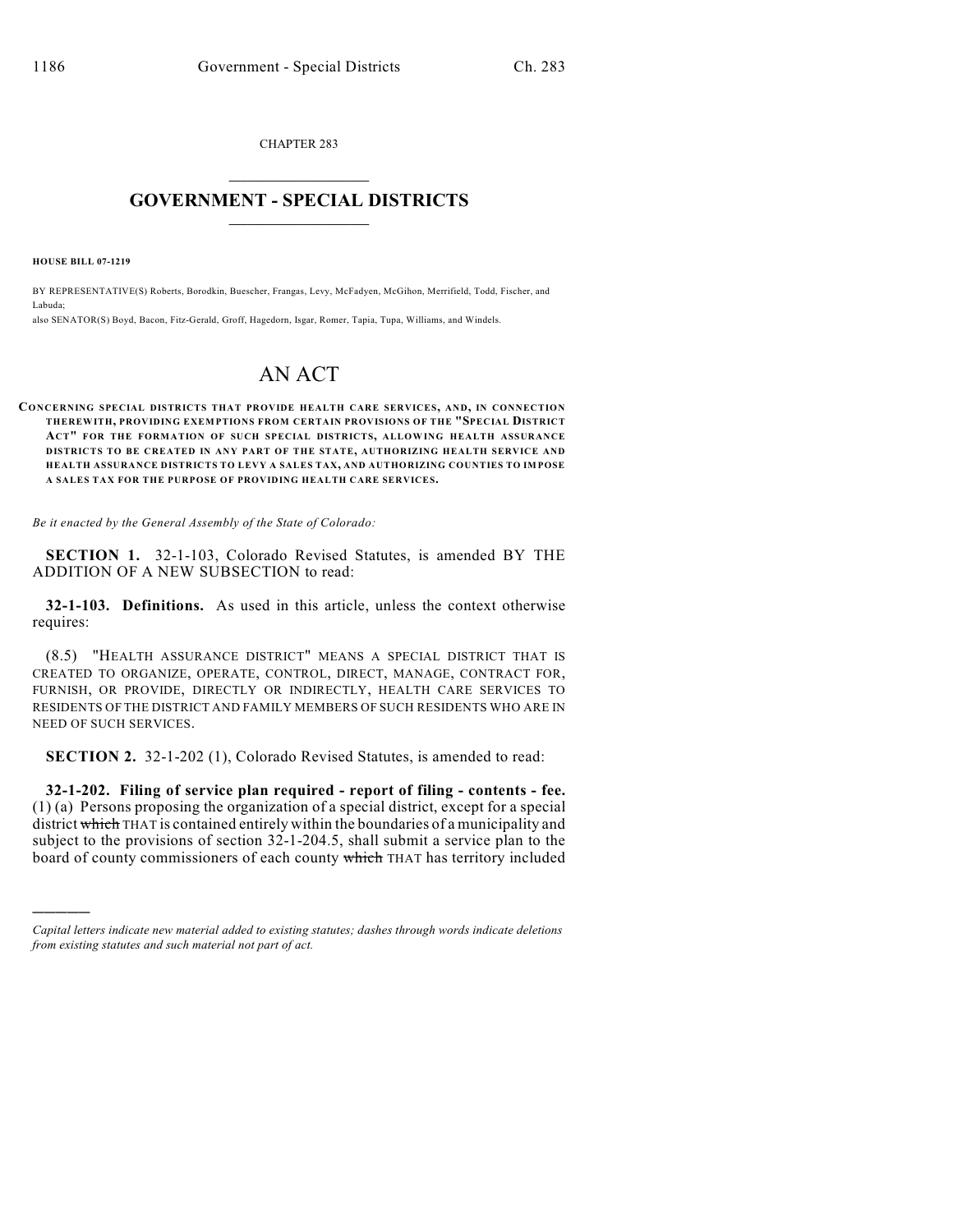within the boundaries of the proposed special district prior to filing a petition for the organization of the proposed special district in any district court. Such THE service plan shall be filed with the county clerk and recorder for the board of county commissioners at least ten days prior to a regular meeting of the board of county commissioners, the division, and the state auditor. Within five days after the filing of any such service plan, the county clerk and recorder, on behalf of the board of county commissioners, shall report to the division  $of$  local government in the department of local affairs on forms furnished by said THE division the name and type of the proposed special district for which the service plan has been filed. If required by county policy adopted pursuant to the procedure provided in section 30-28-112, C.R.S., the service plan shall be referred to the planning commission which shall consider and make a recommendation on the service plan to the board of county commissioners within thirty days after said THE plan was filed with the county clerk and recorder. At the next regular meeting of the board of county commissioners which THAT is held at least ten days after the final planning commission action on the service plan, the board of county commissioners shall set a date within thirty days of such THE meeting for a public hearing on the service plan of the proposed special district. The board of county commissioners shall provide written notice of the date, time, and location of such THE hearing to the division. of local government. The board OF COUNTY COMMISSIONERS may continue the hearing for a period not to exceed thirty days unless the proponents of the special district and the board agree to continue the hearing for a longer period.

NOTWITHSTANDING THE REQUIREMENTS OF PARAGRAPH (a) OF THIS SUBSECTION (1), THE SERVICE PLAN OF A PROPOSED HEALTH SERVICE DISTRICT OR HEALTH ASSURANCE DISTRICT SHALL NOT BE REFERRED TO THE COUNTY PLANNING COMMISSION FOR CONSIDERATION OR RECOMMENDATIONS. AT THE NEXT REGULAR MEETING OF THE BOARD OF COUNTY COMMISSIONERS THAT IS HELD AT LEAST TEN DAYS AFTER THE FILING OF THE SERVICE PLAN WITH THE COUNTY CLERK AND RECORDER, THE BOARD OF COUNTY COMMISSIONERS SHALL SET A DATE WITHIN THIRTY DAYS OF SUCH FILING FOR A PUBLIC HEARING ON THE SERVICE PLAN OF THE PROPOSED DISTRICT. THE BOARD OF COUNTY COMMISSIONERS SHALL PROVIDE WRITTEN NOTICE OF THE MEETING PURSUANT TO PARAGRAPH (a) OF THIS SUBSECTION (1).

**SECTION 3.** 32-1-202 (2), Colorado Revised Statutes, is amended BY THE ADDITION OF A NEW PARAGRAPH to read:

**32-1-202. Filing of service plan required - report of filing - contents - fee.** (2) The service plan shall contain the following:

(k) FOR A HEALTH ASSURANCE DISTRICT, ANY ADDITIONAL INFORMATION REQUIRED BY SECTION 32-19-106 (2) THAT IS NOT OTHERWISE REQUIRED BY PARAGRAPHS (a) TO (i) OF THIS SUBSECTION (2).

**SECTION 4.** 32-1-203 (3.5), Colorado Revised Statutes, is amended to read:

**32-1-203. Action on service plan - criteria.** (3.5) (a) The board of county commissioners may exclude territory from a proposed special district prior to approval of the service plan submitted by the petitioners of a proposed special district. The petitioners shall have the burden of proving that the exclusion of such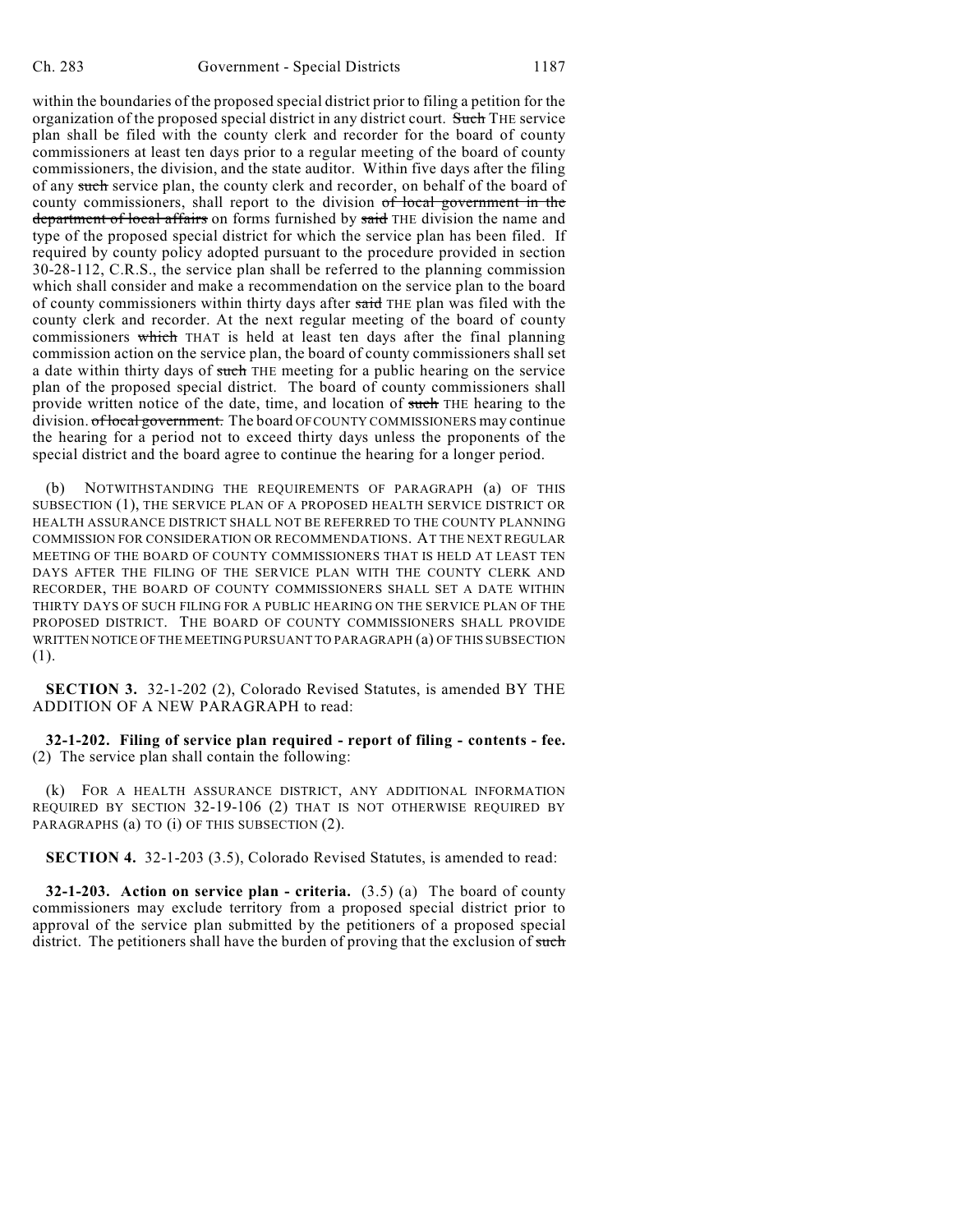THE property is not in the best interests of the proposed special district. Any person owning property in the proposed special district who requests that his OR HER property be excluded from the special district prior to approval of the service plan shall submit such THE request to the board of county commissioners no later than ten days prior to the hearing held under section 32-1-204, but the board of county commissioners shall not be limited in its action with respect to exclusion of territory based upon such THE request. Any request for exclusion shall be acted upon before final action of the county commissioners under section 32-1-205.

(b) NOTWITHSTANDING THE PROVISIONS OF PARAGRAPH (a) OF THIS SUBSECTION (3.5), IF THE SERVICE PLAN SUBMITTED BY THE PETITIONERS OF A PROPOSED SPECIAL DISTRICT IS FOR A HEALTH SERVICE DISTRICT OR HEALTH ASSURANCE DISTRICT, THE BOARD OF COUNTY COMMISSIONERS SHALL NOT ACCEPT OR ACT UPON THE REQUEST OF A PERSON OWNING PROPERTY IN THE PROPOSED SPECIAL DISTRICT THAT HIS OR HER PROPERTY BE EXCLUDED FROM THE SPECIAL DISTRICT.

**SECTION 5.** 32-1-204 (1) and (2), Colorado Revised Statutes, are amended to read:

**32-1-204. Public hearing on service plan - procedures - decision.** (1) The board of county commissioners shall provide written notice of the date, time, and location of the hearing to the petitioners and the governing body of any existing municipality or special district which THAT has levied an ad valorem tax within the next preceding tax year and which THAT has boundaries within a radius of three miles of the proposed special district boundaries, which governmental units shall be interested parties for the purposes of this part 2. The board of county interested parties for the purposes of this part 2. commissioners shall make publication of the date, time, location, and purpose of such THE hearing, the first of which shall be at least twenty days prior to the hearing date. The board of county commissioners shall include in such THE notice a general description of the land contained within the boundaries of the proposed special district and information outlining methods and procedures pursuant to section 32-1-203 (3.5) concerning the filing of a petition for exclusion of territory; Such EXCEPT THAT, IF THE HEARING IS TO REVIEW A SERVICE PLAN FOR A HEALTH SERVICE DISTRICT OR HEALTH ASSURANCE DISTRICT, THE NOTICE SHALL NOT INCLUDE INFORMATION REGARDING FILING A PETITION FOR EXCLUSION OF TERRITORY. THE publications shall constitute constructive notice to the residents and property owners within the proposed special district who shall also be interested parties at the hearing.

(2) (a) If there is a county planning commission or a regional planning commission in lieu thereof, the service plan submitted by the petitioners for the organization of the proposed special district shall be delivered by the county clerk and recorder to such planning commission. The county planning commission or regional planning commission shall study such service plan and present its recommendations consistent with this part 2 to the board of county commissioners within thirty days following the filing of the service plan with the county clerk and recorder.

(b) NOTWITHSTANDING THE PROVISIONS OF PARAGRAPH (a) OF THIS SUBSECTION (2), THE SERVICE PLAN OF A PROPOSED HEALTH SERVICE DISTRICT OR HEALTH ASSURANCE DISTRICT SHALL NOT BE DELIVERED TO THE PLANNING COMMISSION FOR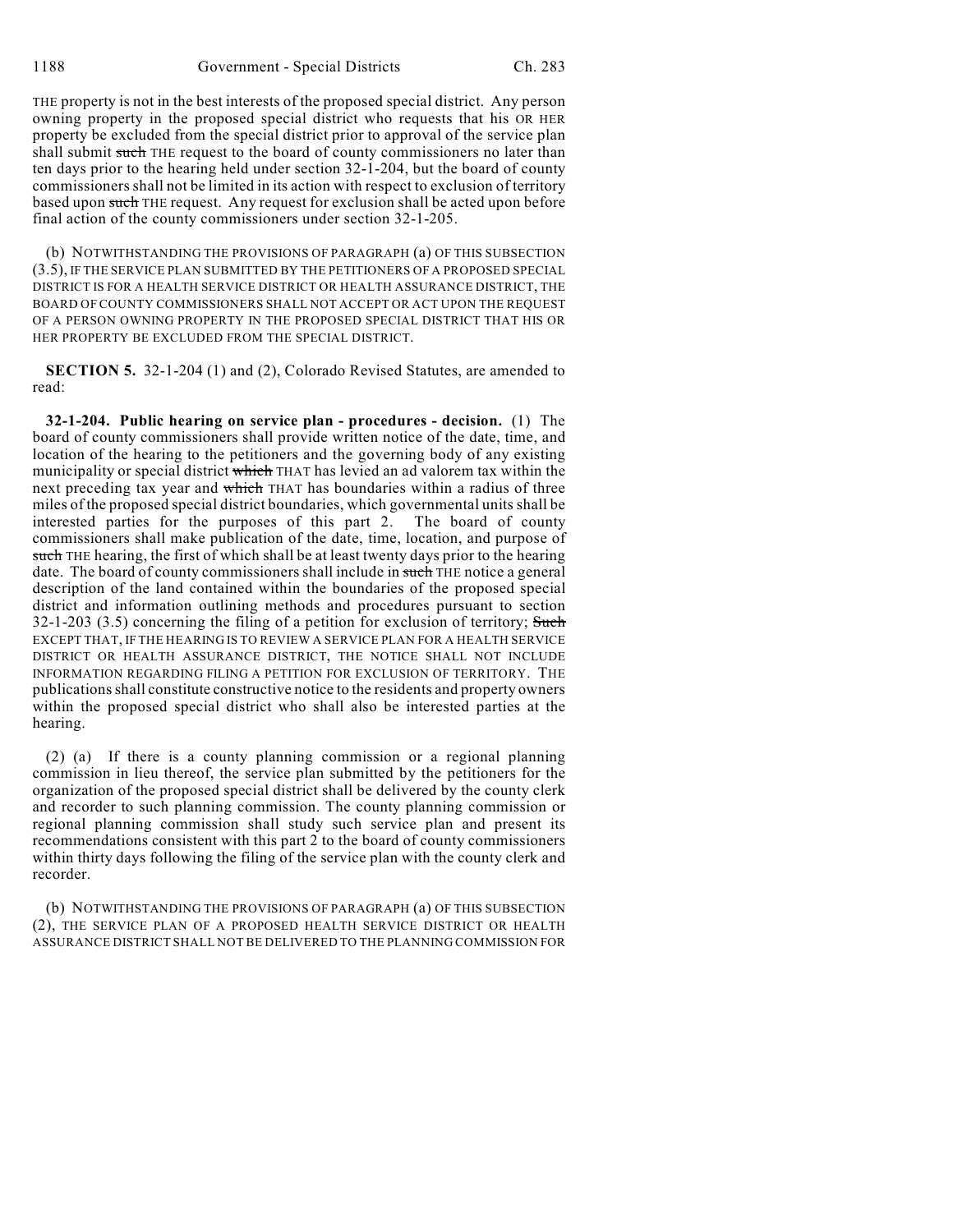STUDY OR RECOMMENDATIONS UNLESS SPECIFICALLY REQUESTED BY THE PETITIONERS. IF THE PETITIONERS DO NOT REQUEST THAT THE SERVICE PLAN BE DELIVERED TO THE PLANNING COMMISSION, THE CLERK AND RECORDER SHALL DELIVER THE SERVICE PLAN TO THE BOARD OF COUNTY COMMISSIONERS AND THE PLANNING COMMISSION SHALL NOT BE REQUIRED TO STUDY THE SERVICE PLAN OR TO PRESENT RECOMMENDATIONS TO THE BOARD OF COUNTY COMMISSIONERS PURSUANT TO PARAGRAPH (a) OF THIS SUBSECTION (2).

**SECTION 6.** 32-1-301 (2) (a), Colorado Revised Statutes, is amended BY THE ADDITION OF A NEW SUBPARAGRAPH to read:

**32-1-301. Petition for organization.** (2) The petition shall set forth:

(a) The type of service to be provided by the proposed special district and the name of the proposed special district, consisting of a chosen name preceding one of the following phrases:

(X) HEALTH ASSURANCE DISTRICT.

**SECTION 7.** 32-1-304, Colorado Revised Statutes, is amended to read:

**32-1-304. Notice of court hearing.** EXCEPT AS OTHERWISE PROVIDED IN SECTION 32-1-304.5, immediately after the filing of a petition, the court wherein such THE petition is filed, by order, shall fix a place and time, not less than twenty days nor more than forty days after the petition is filed, for hearing thereon. Thereupon the clerk of said THE court shall cause notice by publication to be made of the pendency of the petition, the purposes and boundaries of the special district, and the time and place of hearing thereon. The clerk of said THE court shall also forthwith cause a copy of said THE notice to be mailed by United States registered mail to the board of county commissioners of each of the several counties and to each party entitled to notice pursuant to section 32-1-206 (2). Said THE notice shall include a general description of the land contained within the boundaries of the proposed special district and information explaining methods and procedures for the filing of a petition for exclusion of territory pursuant to section 32-1-305 (3).

**SECTION 8.** Part 3 of article 1 of title 32, Colorado Revised Statutes, is amended BY THE ADDITION OF A NEW SECTION to read:

**32-1-304.5. Court hearing not required - health service district - health assurance district.** (1) IF THE PETITION FOR ORGANIZATION FILED WITH THE COURT PURSUANT TO SECTION 32-1-301 IS FOR A HEALTH SERVICE DISTRICT OR HEALTH ASSURANCE DISTRICT, THE COURT SHALL NOT HOLD A HEARING OR PROVIDE NOTICE PURSUANT TO SECTION 32-1-304. IN LIEU OF HOLDING A HEARING, THE COURT SHALL REVIEW THE PETITION FOR A HEALTH SERVICE DISTRICT OR HEALTH ASSURANCE DISTRICT AND THE ADDITIONAL INFORMATION SUBMITTED TO THE COURT PURSUANT TO SECTION 32-1-301. IN ADDITION, THE COURT SHALL REVIEW THE FINDINGS OF THE BOARD OF COUNTY COMMISSIONERS PURSUANT TO SECTION 32-1-205 OR THE FINDINGS OF THE COURT PURSUANT TO SECTION 32-1-206, AS APPLICABLE.

(2) THE COURT SHALL COMPLETE THE REVIEW OF INFORMATION REQUIRED PURSUANT TO SUBSECTION (1) OF THIS SECTION WITHIN THIRTY CALENDAR DAYS OF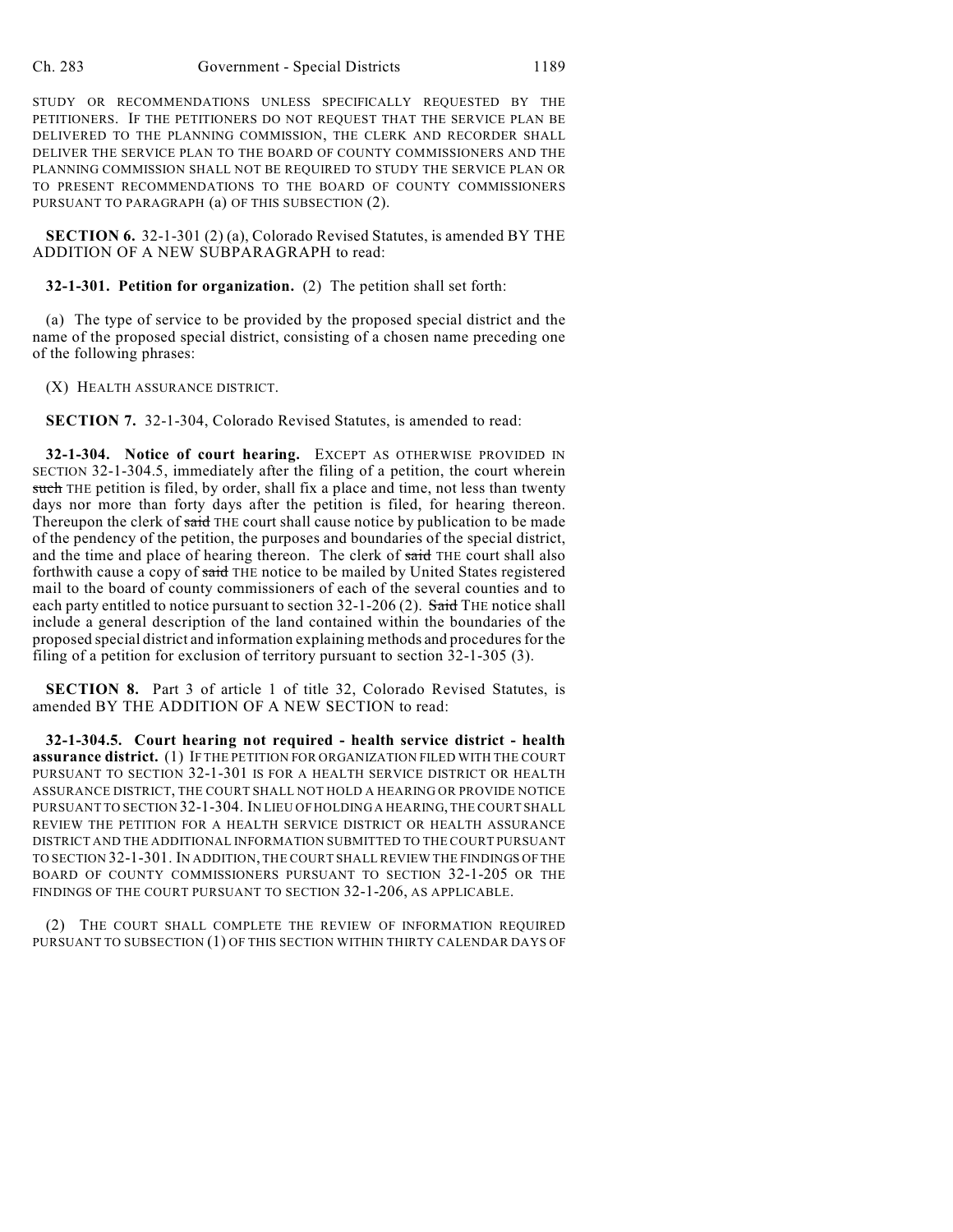RECEIPT OF THE PETITION FOR A HEALTH SERVICE DISTRICT OR HEALTH ASSURANCE DISTRICT. WITHIN SUCH PERIOD, THE COURT SHALL DETERMINE WHETHER THE PERSONS PROPOSING THE PETITION HAVE COMPLIED WITH ALL OF THE STATUTORY REQUIREMENTS FOR PROPOSING A SPECIAL DISTRICT AND THAT THE REQUIRED NUMBER OF TAXPAYING ELECTORS OF THE PROPOSED SPECIAL DISTRICT HAVE SIGNED THE PETITION.

(3) IF THE COURT FINDS THAT THE PETITION HAS NOT BEEN SIGNED AND PRESENTED IN CONFORMITY WITH THIS PART 3, THE COURT SHALL EITHER DISMISS SAID PROCEEDINGS AND ADJUDGE THE COSTS AGAINST THE SIGNERS OF THE PETITION IN THE PROPORTION IT DEEMS JUST AND EQUITABLE OR ALLOW THE PETITIONERS AN OPPORTUNITY TO CORRECT ANY TECHNICAL DEFECTS IN THE PETITION AND REFILE THE PETITION WITH THE COURT. NO APPEAL OR OTHER REMEDY SHALL LIE FROM AN ORDER DISMISSING SAID PROCEEDINGS. NOTHING IN THIS SUBSECTION (3) SHALL BE CONSTRUED TO PREVENT THE FILING OF A SUBSEQUENT PETITION FOR SIMILAR IMPROVEMENTS OR FOR A SIMILAR SPECIAL DISTRICT, AND THE RIGHT SO TO RENEW SUCH PROCEEDINGS IS HEREBY EXPRESSLY GRANTED AND AUTHORIZED.

(4) THE COURT SHALL NOT ACCEPT OR ACT UPON PETITIONS FILED BY AN OWNER OF ANY REAL PROPERTY WITHIN A PROPOSED HEALTH SERVICE DISTRICT OR HEALTH ASSURANCE DISTRICT STATING REASONS WHY THE PROPERTY SHOULD NOT BE INCLUDED THEREIN AND REQUESTING THAT THE PROPERTY BE EXCLUDED THEREFROM.

(5) IF THE COURT CONCLUDES THAT A PETITION FOR THE ORGANIZATION OF A HEALTH SERVICE DISTRICT OR HEALTH ASSURANCE DISTRICT HAS BEEN SIGNED AND PRESENTED IN CONFORMITY WITH THIS PART 3 AND THAT THE ALLEGATIONS OF THE PETITION ARE TRUE, THE COURT, BY ORDER DULY ENTERED OF RECORD, SHALL DIRECT THAT THE QUESTION OF THE ORGANIZATION OF THE SPECIAL DISTRICT BE SUBMITTED AT AN ELECTION TO BE HELD FOR THAT PURPOSE IN ACCORDANCE WITH THE PROVISIONS OF ARTICLES 1 TO 13 OF TITLE 1, C.R.S. IN SUCH EVENT, THE PROVISIONS OF SECTION 32-1-305 (5), (6), AND (7) SHALL APPLY TO THE ELECTION.

**SECTION 9.** 32-1-305 (1), (2), (3), and (4), Colorado Revised Statutes, are amended to read:

**32-1-305. Court hearing - election - declaration of organization.** (1) EXCEPT AS OTHERWISE PROVIDED IN SECTION 32-1-304.5, on the day fixed for the hearing provided in section 32-1-304 or at an adjournment thereof, the court shall first ascertain, from such evidence which may be adduced, that the required number of taxpaying electors of the proposed special district have signed the petition.

(2) EXCEPT AS OTHERWISE PROVIDED IN SECTION 32-1-304.5, upon said hearing, if the court finds that the petition has not been signed and presented in conformity with this part 3, it shall dismiss said proceedings and adjudge the costs against the signers of the petition in such THE proportion  $\overline{a}$  as it deems just and equitable. No appeal or other remedy shall lie from an order dismissing said proceedings. Nothing in this subsection (2) shall be construed to prevent the filing of a subsequent petition for similar improvements or for a similar special district, and the right so to renew such proceedings is hereby expressly granted and authorized.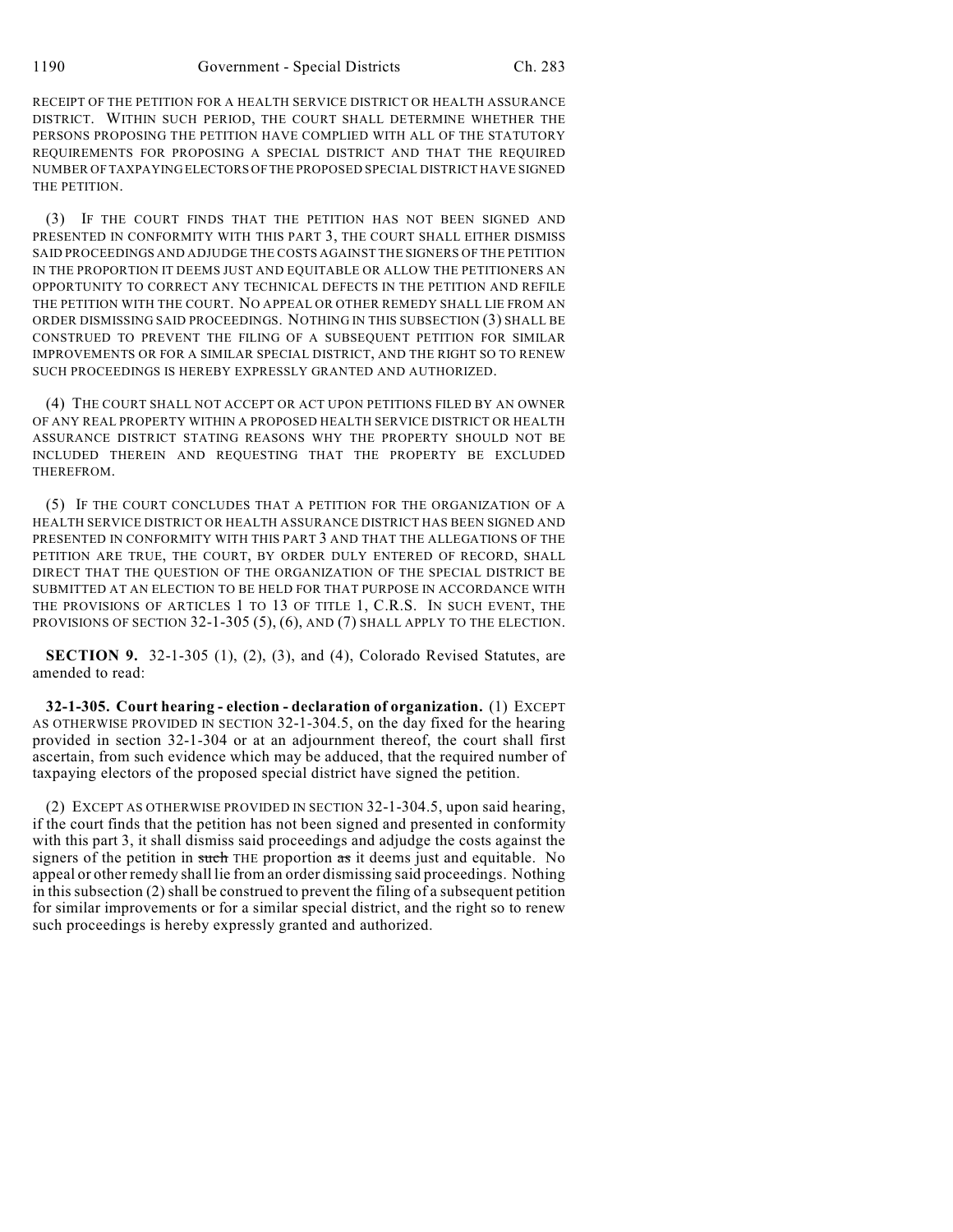(3) EXCEPT AS OTHERWISE PROVIDED IN SECTION 32-1-304.5, anytime after the filing of the petition for the organization of a special district but no later than ten days before the day fixed for the hearing thereon, the owner of any real property within the proposed special district may file a petition with the court stating reasons why said property should not be included therein and requesting that said real property be excluded therefrom. Such THE petition shall be duly verified and shall describe the property sought to be excluded. The court shall hear said THE petition and all objections thereto at the time of the hearing on the petition for organization and shall determine whether, in the best public interest, said THE property should be excluded or included in the proposed special district. The court shall exclude property located in any home rule municipality in respect to which a petition for exclusion has been filed by such THE municipality.

(4) EXCEPT AS OTHERWISE PROVIDED IN SECTION 32-1-304.5, upon the hearing, if it appears that a petition for the organization of a special district has been signed and presented in conformity with this part 3 and that the allegations of the petition are true, the court, by order duly entered of record, shall direct that the question of the organization of the special district shall be submitted at an election to be held for that purpose in accordance with the provisions of articles 1 to 13 of title 1, C.R.S.

**SECTION 10.** 32-1-805 (1), Colorado Revised Statutes, is amended, and the said 32-1-805 is further amended BY THE ADDITION OF A NEW SUBSECTION, to read:

**32-1-805. Time for holding elections.** (1) EXCEPT AS OTHERWISE PROVIDED IN SUBSECTION (4) OF THIS SECTION, regular special district elections shall be held on the Tuesday succeeding the first Monday of May in every even-numbered year.

(4) ANY ELECTION FOR THE ORGANIZATION OF A NEW HEALTH ASSURANCE OR HEALTH SERVICE DISTRICT SHALL BE HELD ON THE DATE OF THE GENERAL ELECTION OR ON THE FIRST TUESDAY IN NOVEMBER OF AN ODD-NUMBERED YEAR, AND ANY ELECTION ON THE PROPOSAL OF A HEALTH ASSURANCE OR HEALTH SERVICE DISTRICT SHALL BE CONDUCTED BY THE COUNTY CLERK AND RECORDER IN WHICH THE PROPOSED DISTRICT WILL BE LOCATED AS PART OF A COORDINATED ELECTION IN ACCORDANCE WITH THE PROVISIONS OF SECTION 1-7-116, C.R.S.

**SECTION 11.** 32-1-1003 (1) (a), Colorado Revised Statutes, is amended, and the said 32-1-1003 (1) is further amended BY THE ADDITIONS OF THE FOLLOWING NEW PARAGRAPHS, to read:

**32-1-1003. Health service districts - additional powers.** (1) In addition to the powers specified in section 32-1-1001, the board of any health service district has any or all of the following powers for and on behalf of such district:

(a) To establish, maintain, or operate, directly or indirectly through lease to or from other parties or other arrangement, public hospitals, convalescent centers, nursing care facilities, intermediate care facilities, emergency facilities, community clinics, or other facilities licensed or certified pursuant to section  $25-1.5-103$  (1) (a), C.R.S., providing health and personal care services, INCLUDING BUT NOT LIMITED TO FACILITIES LICENSED OR CERTIFIED PURSUANT TO SECTION 25-1.5-103 (1) (a),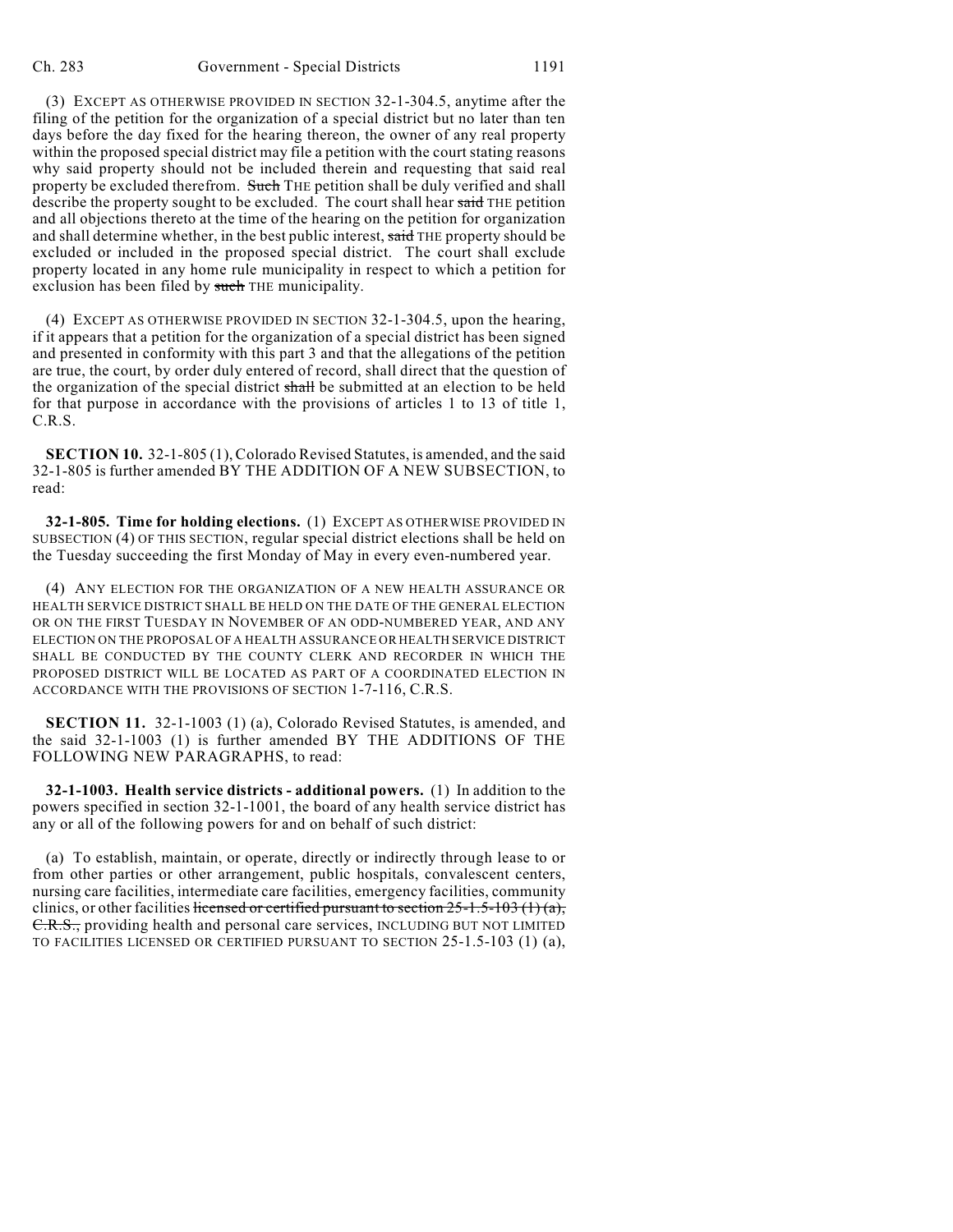C.R.S., and to organize, own, operate, control, direct, manage, contract for, or furnish ambulance service in said district;

(d) TO CONTRACT WITH OR WORK COOPERATIVELY AND IN CONJUNCTION WITH A HEALTH ASSURANCE DISTRICT OR OTHER EXISTING HEALTH CARE PROVIDER OR SERVICE TO PROVIDE HEALTH CARE SERVICES TO THE RESIDENTS OF SUCH DISTRICT; AND

(e) TO SEEK APPROVAL FROM THE ELIGIBLE ELECTORS IN THE HEALTH SERVICE DISTRICT TO COLLECT, RETAIN, AND SPEND ALL REVENUE GENERATED BY ANY TAX APPROVED BY THE ELIGIBLE ELECTORS IN EXCESS OF THE LIMITATION PROVIDED IN SECTION 20 OF ARTICLE X OF THE STATE CONSTITUTION.

**SECTION 12.** 32-1-1003, Colorado Revised Statutes, is amended BY THE ADDITION OF A NEW SUBSECTION to read:

**32-1-1003. Health service districts - additional powers.** (5) ANY HEALTH SERVICE DISTRICT THAT IS CREATED PURSUANT TO THIS ARTICLE SHALL HAVE THE POWER, UPON APPROVAL BY THE ELIGIBLE ELECTORS OF THE DISTRICT, TO LEVY AND COLLECT A UNIFORM SALES TAX THROUGHOUT THE ENTIRE GEOGRAPHIC AREA OF THE DISTRICT UPON EVERY TRANSACTION OR OTHER INCIDENT WITH RESPECT TO WHICH A SALES TAX IS LEVIED BY THE STATE PURSUANT TO THE PROVISIONS OF ARTICLE 26 OF TITLE 39, C.R.S., SUBJECT TO THE FOLLOWING PROVISIONS:

(a) FOR PURPOSES OF THIS SUBSECTION (5), "ELIGIBLE ELECTOR" SHALL HAVE THE SAME MEANING AS SET FORTH IN SECTION 32-19-102 (3).

(b) FOR PURPOSES OF COMPLYING WITH THE PROVISIONS OF SECTION 32-1-301 (2) (d.1), THE PETITION FOR ORGANIZATION SHALL SET FORTH THE ESTIMATED SALES TAX REVENUES FOR THE HEALTH SERVICE DISTRICT'S FIRST BUDGET YEAR IF THE DISTRICT WILL SEEK APPROVAL FROM THE ELIGIBLE ELECTORS OF THE DISTRICT TO LEVY A SALES TAX IN ITS FIRST BUDGET YEAR.

(c) ANY SALES TAX AUTHORIZED PURSUANT TO THIS SUBSECTION (5) SHALL BE LEVIED AND COLLECTED AS PROVIDED IN SECTION 32-19-112.

**SECTION 13.** 32-1-1003.5 (1), (2) (a), and (4), Colorado Revised Statutes, are amended, and the said 32-1-1003.5 (2) is further amended BY THE ADDITION OF THE FOLLOWING NEW PARAGRAPHS, to read:

**32-1-1003.5. Health assurance districts - additional powers - legislative declaration - definitions.** (1) The general assembly hereby finds, determines, and declares that access to health care services in rural areas is an increasing problem in Colorado AND THAT some rural Coloradans do not have access to a primary care provider. in their town and are forced to travel. It is the intent of the general assembly to ease the strain on rural Coloradan's health care needs by allowing a special district to be created to directly contract with a physician, a nurse practitioner, or a physician's assistant to provide health care services. to rural areas. It is the intention of the general assembly to review the success of such efforts as authorized by subsection (2) of this section to determine the effectiveness of the program.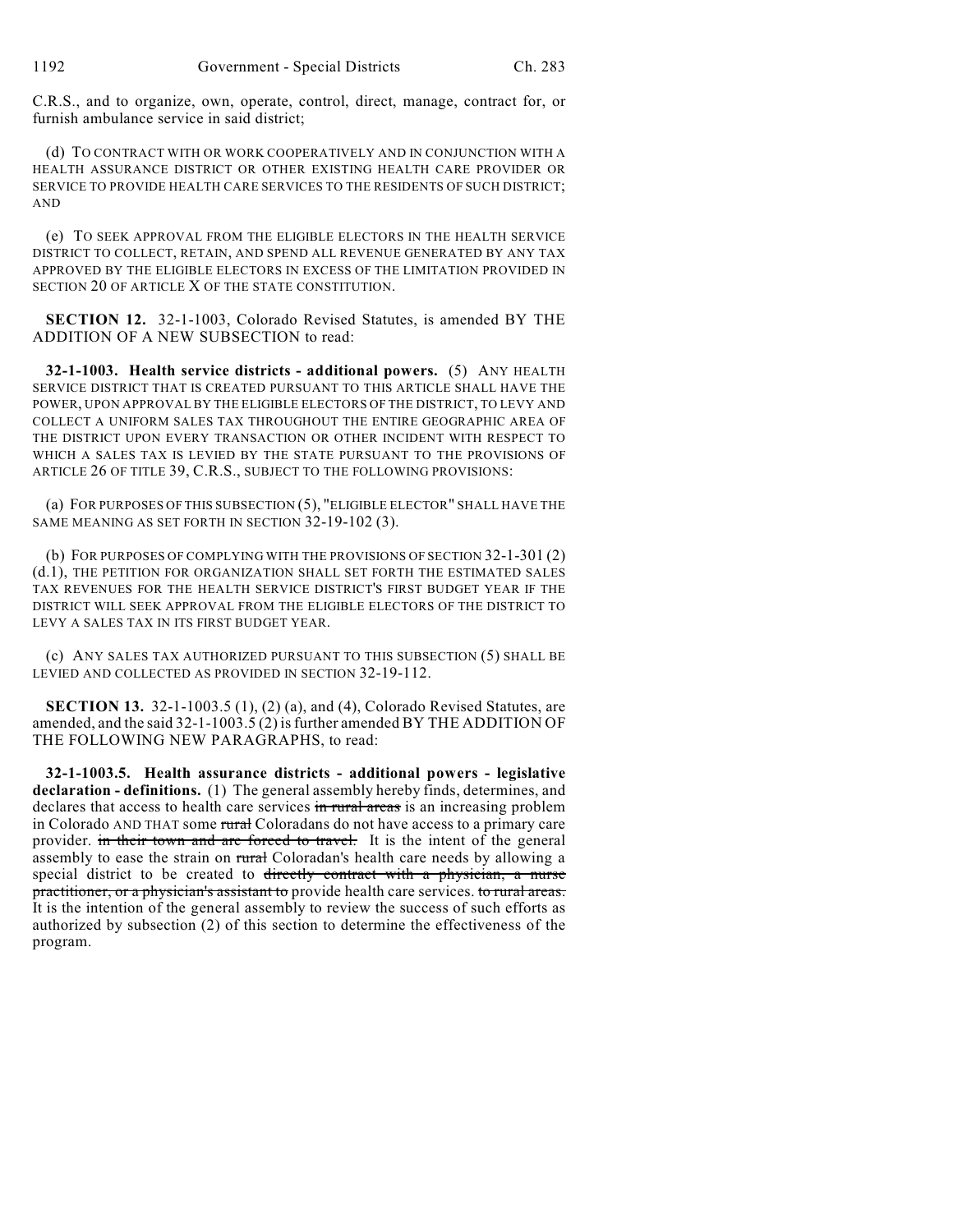(2) In addition to the powers specified in section 32-1-1001, the board of any health assurance district has any or all of the following powers for and on behalf of such district:

(a) To organize, operate, control, direct, manage, contract for, or furnish, health care services from a physician, nurse practitioner, or physician's assistant licensed in this state and such health care provider shall be known as a"community contracted health care provider<sup>11</sup> OR PROVIDE, DIRECTLY OR INDIRECTLY, HEALTH CARE SERVICES TO RESIDENTS OF THE HEALTH ASSURANCE DISTRICT WHO ARE IN NEED OF SUCH SERVICES;

(c) TO CONTRACT WITH OR WORK COOPERATIVELY AND IN CONJUNCTION WITH A HEALTH SERVICE DISTRICT OR OTHER EXISTING HEALTH CARE PROVIDER OR SERVICE TO PROVIDE HEALTH CARE SERVICES TO THE RESIDENTS OF SUCH DISTRICT; AND

(d) TO SEEK APPROVAL FROM THE ELIGIBLE ELECTORS IN THE HEALTH ASSURANCE DISTRICT TO COLLECT, RETAIN, AND SPEND ALL REVENUE GENERATED BY ANY TAX APPROVED BY THE ELIGIBLE ELECTORS IN EXCESS OF THE LIMITATION PROVIDED IN SECTION 20 OF ARTICLE X OF THE STATE CONSTITUTION.

(4) This section is repealed, effective July 1, 2008.

**SECTION 14.** 32-1-1003.5, Colorado Revised Statutes, is amended BY THE ADDITION OF A NEW SUBSECTION to read:

**32-1-1003.5. Health assurance districts - additional powers - legislative declaration - definitions.** (5) ANY HEALTH ASSURANCE DISTRICT THAT IS CREATED PURSUANT TO THIS ARTICLE SHALL HAVE THE POWER, UPON APPROVAL BY THE ELIGIBLE ELECTORS OF THE DISTRICT, TO LEVY AND COLLECT A UNIFORM SALES TAX THROUGHOUT THE ENTIRE GEOGRAPHIC AREA OF THE DISTRICT UPON EVERY TRANSACTION OR OTHER INCIDENT WITH RESPECT TO WHICH A SALES TAX IS LEVIED BY THE STATE PURSUANT TO THE PROVISIONS OF ARTICLE 26 OF TITLE 39, C.R.S., SUBJECT TO THE FOLLOWING PROVISIONS:

(a) FOR PURPOSES OF THIS SUBSECTION (5), "ELIGIBLE ELECTOR" SHALL HAVE THE SAME MEANING AS SET FORTH IN SECTION 32-19-102 (3).

(b) FOR PURPOSES OF COMPLYING WITH THE PROVISIONS OF SECTION 32-1-301 (2) (d.1), THE PETITION FOR ORGANIZATION SHALL SET FORTH THE ESTIMATED SALES TAX REVENUES FOR THE HEALTH ASSURANCE DISTRICT'S FIRST BUDGET YEAR IF THE DISTRICT WILL SEEK APPROVAL FROM THE ELIGIBLE ELECTORS OF THE DISTRICT TO LEVY A SALES TAX IN ITS FIRST BUDGET YEAR.

(c) ANY SALES TAX AUTHORIZED PURSUANT TO THIS SUBSECTION (5) SHALL BE LEVIED AND COLLECTED AS PROVIDED IN SECTION 32-19-112.

**SECTION 15.** Title 32, Colorado Revised Statutes, is amended BY THE ADDITION OF A NEW ARTICLE to read:

## **ARTICLE 19 Health Assurance and Health Service Districts**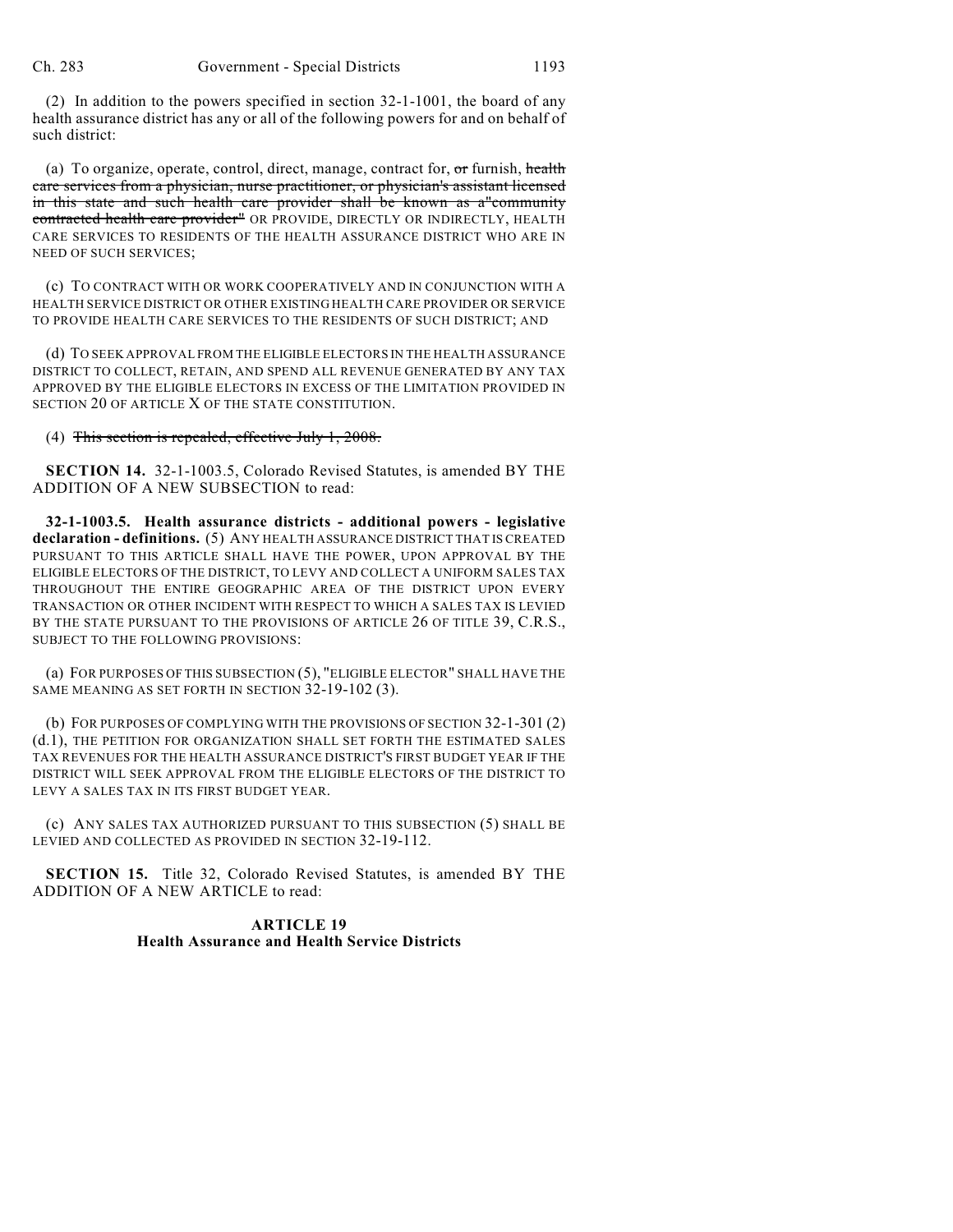**32-19-101. Legislative declaration.** THE GENERAL ASSEMBLY HEREBY FINDS, DETERMINES, AND DECLARES THAT ACCESS TO HEALTH CARE SERVICES IS AN INCREASING PROBLEM IN COLORADO AND THAT SOME COLORADANS DO NOT HAVE ACCESS TO A PRIMARY CARE PROVIDER. IT IS THE INTENT OF THE GENERAL ASSEMBLY TO EASE THE STRAIN ON COLORADAN'S HEALTH CARE NEEDS BY ALLOWING A SPECIAL DISTRICT TO BE CREATED TO PROVIDE HEALTH CARE SERVICES AND FACILITIES.

**32-19-102. Definitions.** AS USED IN THIS ARTICLE, UNLESS THE CONTEXT OTHERWISE REQUIRES:

(1) "COURT" MEANS THE DISTRICT COURT IN ANY COUNTY IN WHICH THE PETITION FOR ORGANIZATION OF THE DISTRICT WAS ORIGINALLY FILED AND WHICH ENTERED THE ORDER ORGANIZING SAID DISTRICT OR THE DISTRICT COURT TO WHICH THE FILE PERTAINING TO THE DISTRICT HAS BEEN TRANSFERRED PURSUANT TO SECTION 32-1-303 (1) (b).

(2) "DISTRICT" MEANS:

(a) A HEALTH ASSURANCE DISTRICT CREATED PURSUANT TO THIS ARTICLE TO ORGANIZE, OPERATE, CONTROL, DIRECT, MANAGE, CONTRACT FOR, FURNISH, OR PROVIDE, DIRECTLY OR INDIRECTLY, HEALTH CARE SERVICES TO RESIDENTS OF THE DISTRICT WHO ARE IN NEED OF SUCH SERVICES; OR

(b) A HEALTH SERVICE DISTRICT CREATED PURSUANT TO THIS ARTICLE THAT MAY ESTABLISH, MAINTAIN, OR OPERATE, DIRECTLY OR INDIRECTLY THROUGH LEASE TO OR FROM OTHER PARTIES OR OTHER ARRANGEMENT, PUBLIC HOSPITALS, CONVALESCENT CENTERS, NURSING CARE FACILITIES, INTERMEDIATE CARE FACILITIES, EMERGENCY FACILITIES, COMMUNITY CLINICS, OR OTHER FACILITIES PROVIDING HEALTH AND PERSONAL CARE SERVICES AND MAY ORGANIZE, OWN, OPERATE, CONTROL, DIRECT, MANAGE, CONTRACT FOR, OR FURNISH AMBULANCE SERVICE.

(3) "ELIGIBLE ELECTOR" MEANS A PERSON WHO, AT THE DESIGNATED TIME OR EVENT, IS REGISTERED TO VOTE PURSUANT TO THE "UNIFORM ELECTION CODE OF 1992", ARTICLES 1 TO 13 OF TITLE 1, C.R.S.

(4) "INTERESTED PARTY" MEANS A RESIDENT OR ELIGIBLE ELECTOR OF THE DISTRICT OR A MUNICIPALITY LOCATED IN THE DISTRICT.

**32-19-103. Applicability of "Special District Act".** (1) EXCEPT AS PROVIDED IN THIS ARTICLE, A DISTRICT CREATED PURSUANT TO THIS ARTICLE SHALL BE GOVERNED BY THE APPLICABLE PROVISIONS OF THE "SPECIAL DISTRICT ACT", ARTICLE 1 OF THIS TITLE, INCLUDING, BUT NOT LIMITED TO:

(a) PART 1 OF ARTICLE 1 OF THIS TITLE CONTAINING GENERAL PROVISIONS;

(b) PARTS 2 AND 3 OF ARTICLE 1 OF THIS TITLE CONCERNING THE ORGANIZATION OF A SPECIAL DISTRICT;

(c) PART 6 OF ARTICLE 1 OF THIS TITLE CONCERNING THE CONSOLIDATION OF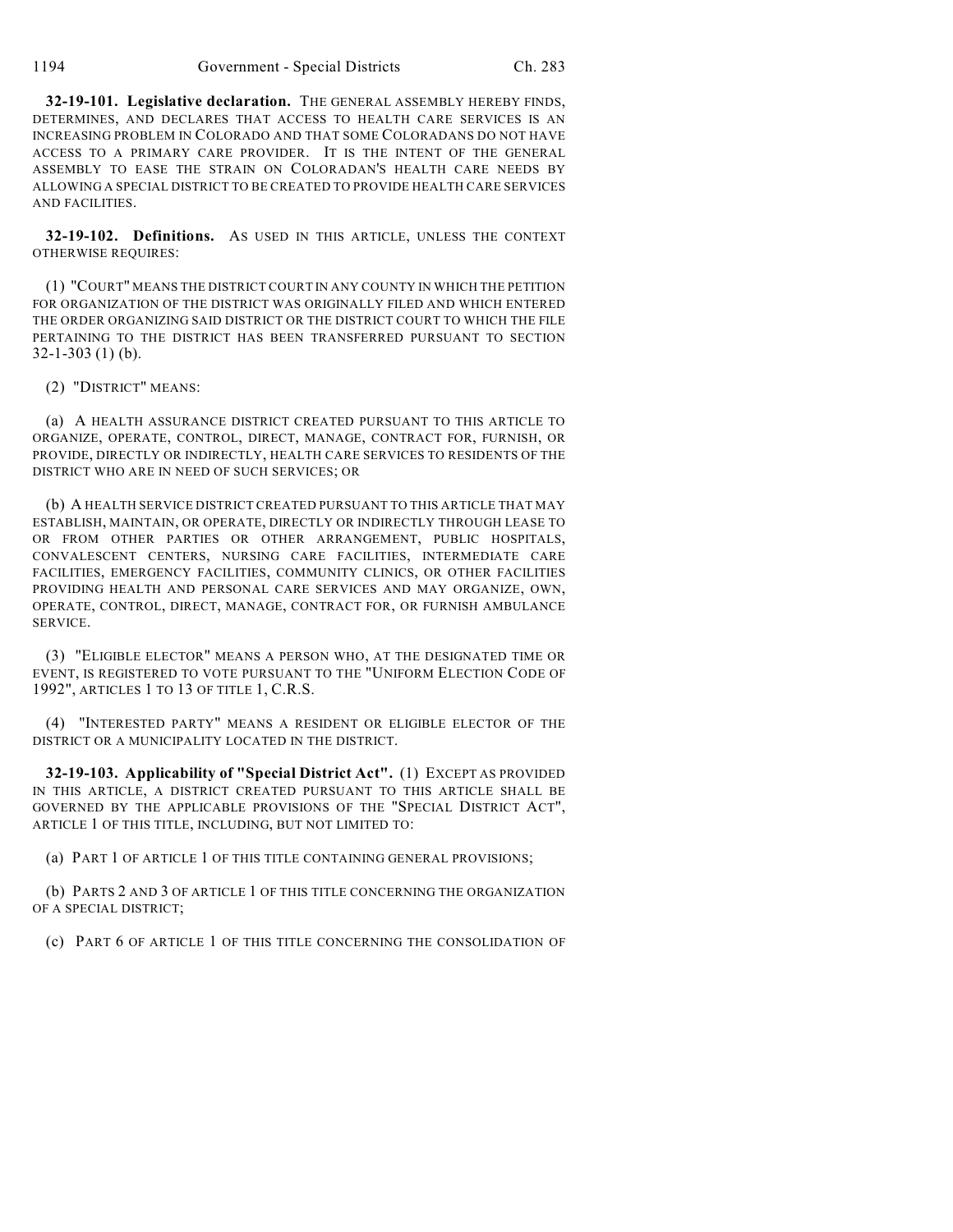SPECIAL DISTRICTS;

(d) PART 7 OF ARTICLE 1 OF THIS TITLE CONCERNING THE DISSOLUTION OF SPECIAL DISTRICTS;

(e) PART 8 OF ARTICLE 1 OF THIS TITLE CONCERNING ELECTIONS;

(f) PARTS 9, 10, AND 11 OF ARTICLE 1 OF THIS TITLE CONCERNING THE BOARD OF DIRECTORS FOR A SPECIAL DISTRICT AND THE BOARD'S GENERAL AND FINANCIAL POWERS; AND

(g) PARTS 13 AND 14 OF ARTICLE 1 OF THIS TITLE CONCERNING REFUNDING OF BONDS AND SPECIAL DISTRICT INDEBTEDNESS.

(2) THE FOLLOWING PROVISIONS SHALL NOT APPLY TO A DISTRICT CREATED PURSUANT TO THIS ARTICLE:

(a) PARTS 4 AND 5 OF ARTICLE 1 OF THIS TITLE CONCERNING THE INCLUSION AND EXCLUSION OF TERRITORY IN A SPECIAL DISTRICT;

(b) PART 12 OF ARTICLE 1 OF THIS TITLE CONCERNING THE LEVY AND COLLECTION OF AD VALOREM TAXES; AND

(c) PART 16 OF ARTICLE 1 OF THIS TITLE CONCERNING CERTIFICATION AND NOTICE OF SPECIAL DISTRICT TAXES FOR GENERAL OBLIGATION INDEBTEDNESS.

**32-19-104. Special districts file - notice of organization or dissolution.** (1) FOR PURPOSES OF COMPLYING WITH SECTION 32-1-104 (2), A DISTRICT CREATED PURSUANT TO THIS ARTICLE SHALL PROVIDE THE REQUIRED NOTICE TO THE DEPARTMENT OF REVENUE INSTEAD OF THE COUNTY ASSESSOR.

(2) FOR PURPOSES OF COMPLYING WITH SECTION 32-1-105, THE COUNTY CLERK AND RECORDER SHALL FILE A CERTIFIED COPY OF THE DECREE OR ORDER CONFIRMING THE ORGANIZATION OR DISSOLUTION OF A DISTRICT CREATED PURSUANT TO THIS ARTICLE WITH THE DEPARTMENT OF REVENUE INSTEAD OF NOTIFYING THE COUNTY ASSESSOR OF THE ACTION.

**32-19-105. Service area of district - governmental immunity.** (1) A DISTRICT SHALL INCLUDE ALL OF THE TERRITORY OF ONE OR MORE MUNICIPALITIES, COUNTIES, OR OTHER EXISTING TAXING ENTITIES, AS MAY BE PROPOSED. THE DISTRICT SHALL BE A BODY CORPORATE AND POLITIC AND A POLITICAL SUBDIVISION OF THE STATE.

(2) EACH OF THE DIRECTORS, OFFICERS, AND EMPLOYEES OF THE DISTRICT SHALL BE A PUBLIC EMPLOYEE FOR PURPOSES OF THE "COLORADO GOVERNMENTAL IMMUNITY ACT", ARTICLE 10 OF TITLE 24, C.R.S.

**32-19-106. Service plan required - contents - action on plan.** (1) PERSONS PROPOSING THE ORGANIZATION OF A DISTRICT, EXCEPT FOR A DISTRICT THAT IS CONTAINED ENTIRELY WITHIN THE BOUNDARIES OF A MUNICIPALITY AND SUBJECT TO THE PROVISIONS OF SECTION 32-19-107, SHALL SUBMIT A SERVICE PLAN IN ACCORDANCE WITH THE REQUIREMENTS OF SECTION 32-1-202 (1) AND SHALL PAY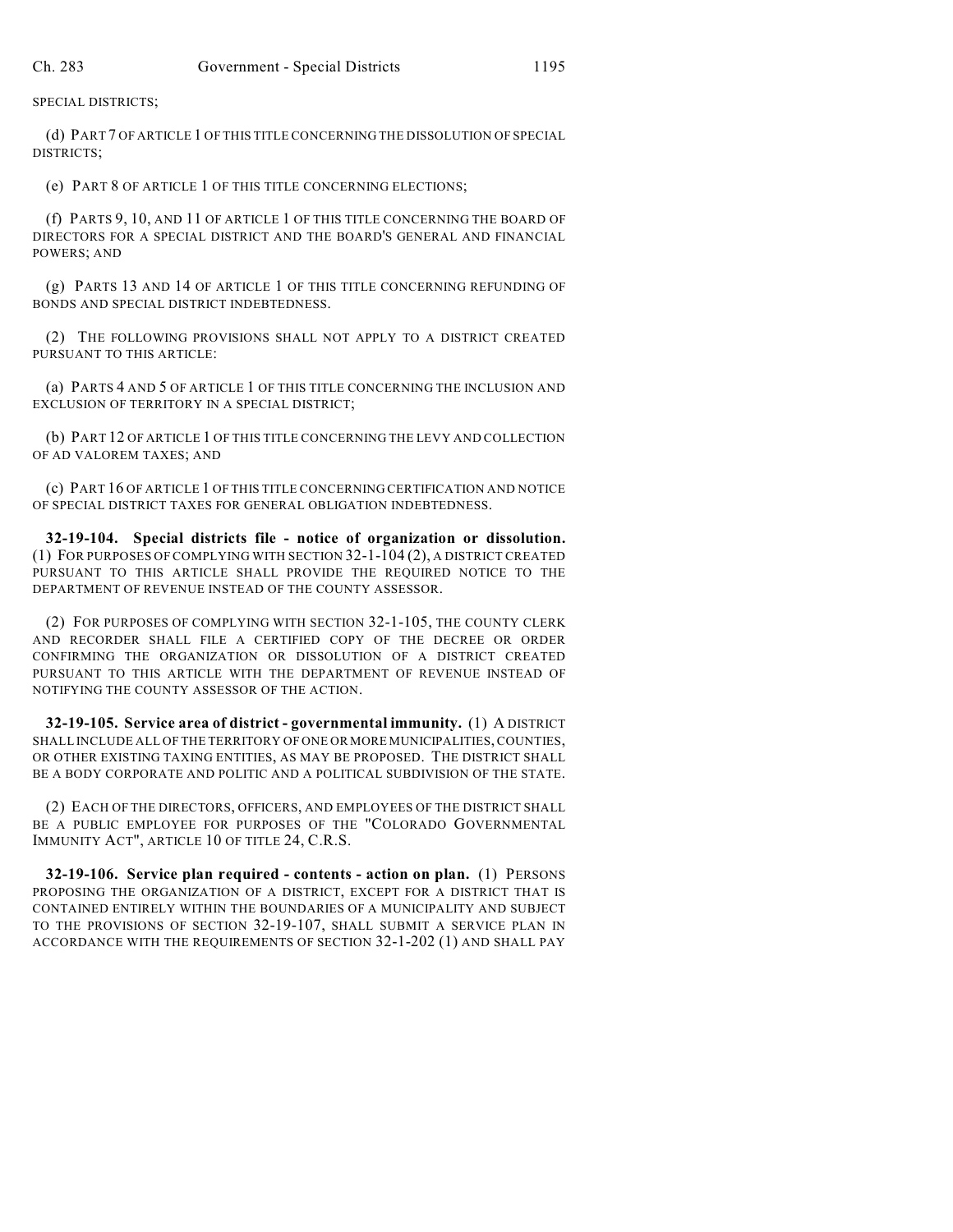ANY FEE REQUIRED PURSUANT TO SECTION 32-1-202 (3).

(2) NOTWITHSTANDING THE PROVISIONS OF SECTION 32-1-202 (2), THE SERVICE PLAN FOR THE DISTRICT SHALL CONTAIN THE FOLLOWING INFORMATION:

(a) (I) IF THE PROPOSED DISTRICT IS A HEALTH ASSURANCE DISTRICT, A DESCRIPTION OF THE PROPOSED HEALTH SERVICES TO BE PROVIDED AND THE PERSONS WHO WILL BE ELIGIBLE TO RECEIVE THOSE SERVICES; OR

(II) IF THE PROPOSED DISTRICT IS A HEALTH SERVICE DISTRICT, A DESCRIPTION OF THE PROPOSED FACILITIES TO BE ESTABLISHED, MAINTAINED, OR OPERATED.

(b) IF THE PROPOSED DISTRICT IS A HEALTH ASSURANCE DISTRICT, A DESCRIPTION OF THE PROPOSED HEALTH SERVICES TO BE PROVIDED IN CONJUNCTION WITH A HEALTH SERVICE DISTRICT, IF ANY, AND IF THE PROPOSED DISTRICT IS A HEALTH SERVICE DISTRICT, A DESCRIPTION OF THE PROPOSED HEALTH SERVICES TO BE PROVIDED IN CONJUNCTION WITH A HEALTH ASSURANCE DISTRICT;

(c) QUALITY ASSURANCE MEASURES;

(d) A FINANCIAL PLAN SHOWING HOW THE PROPOSED SERVICES ARE TO BE FINANCED, INCLUDING THE PROPOSED OPERATING REVENUE DERIVED FROM SALES TAXES FOR THE FIRST BUDGET YEAR OF THE DISTRICT, WHICH SHALL NOT BE MATERIALLY EXCEEDED EXCEPT AS AUTHORIZED PURSUANT TO SECTION 32-1-207. ALL PROPOSED INDEBTEDNESS FOR THE DISTRICT SHALL BE DISPLAYED TOGETHER WITH A SCHEDULE INDICATING THE YEAR IN WHICH THE DEBT IS SCHEDULED TO BE ISSUED. THE BOARD OF DIRECTORS OF THE DISTRICT SHALL NOTIFY THE BOARD OF COUNTY COMMISSIONERS OF THE COUNTY IN WHICH THE DISTRICT WILL BE LOCATED OR THE GOVERNING BODY OF THE MUNICIPALITY IN WHICH THE DISTRICT WILL BE LOCATED, WHICHEVER IS APPLICABLE, OF ANY ALTERATION OR REVISION OF THE PROPOSED SCHEDULE OF DEBT ISSUANCE SET FORTH IN THE PLAN.

(e) A MAP OF THE PROPOSED DISTRICT BOUNDARIES;

(f) IF THE DISTRICT PLANS TO CONSTRUCT FACILITIES, A GENERAL DESCRIPTION OF THE FACILITIES TO BE CONSTRUCTED AND THE STANDARDS OF SUCH CONSTRUCTION, INCLUDING A STATEMENT OF HOW THE FACILITY AND SERVICE STANDARDS OF THE PROPOSED DISTRICT ARE COMPATIBLE WITH FACILITY AND SERVICE STANDARDS OF ANY COUNTY OR MUNICIPALITY WITHIN WHICH ALL OR ANY PORTION OF THE PROPOSED DISTRICT IS TO BE LOCATED;

(g) IF APPLICABLE, A GENERAL DESCRIPTION OF THE ESTIMATED COST OF ACQUIRING OR LEASING LAND OR FACILITIES, ACQUIRING ENGINEERING, LEGAL, AND ADMINISTRATIVE SERVICES, INITIAL PROPOSED INDEBTEDNESS AND ESTIMATED PROPOSED MAXIMUM INTEREST RATES AND DISCOUNTS, AND OTHER MAJOR EXPENSES RELATED TO THE ORGANIZATION AND INITIAL OPERATION OF THE DISTRICT;

(h) A DESCRIPTION OF ANY ARRANGEMENT OR PROPOSED AGREEMENT WITH ANY POLITICAL SUBDIVISION FOR THE PERFORMANCE OF ANY SERVICES BETWEEN THE PROPOSED DISTRICT AND SUCH OTHER POLITICAL SUBDIVISION, INCLUDING THE FORM CONTRACT TO BE USED, IF AVAILABLE;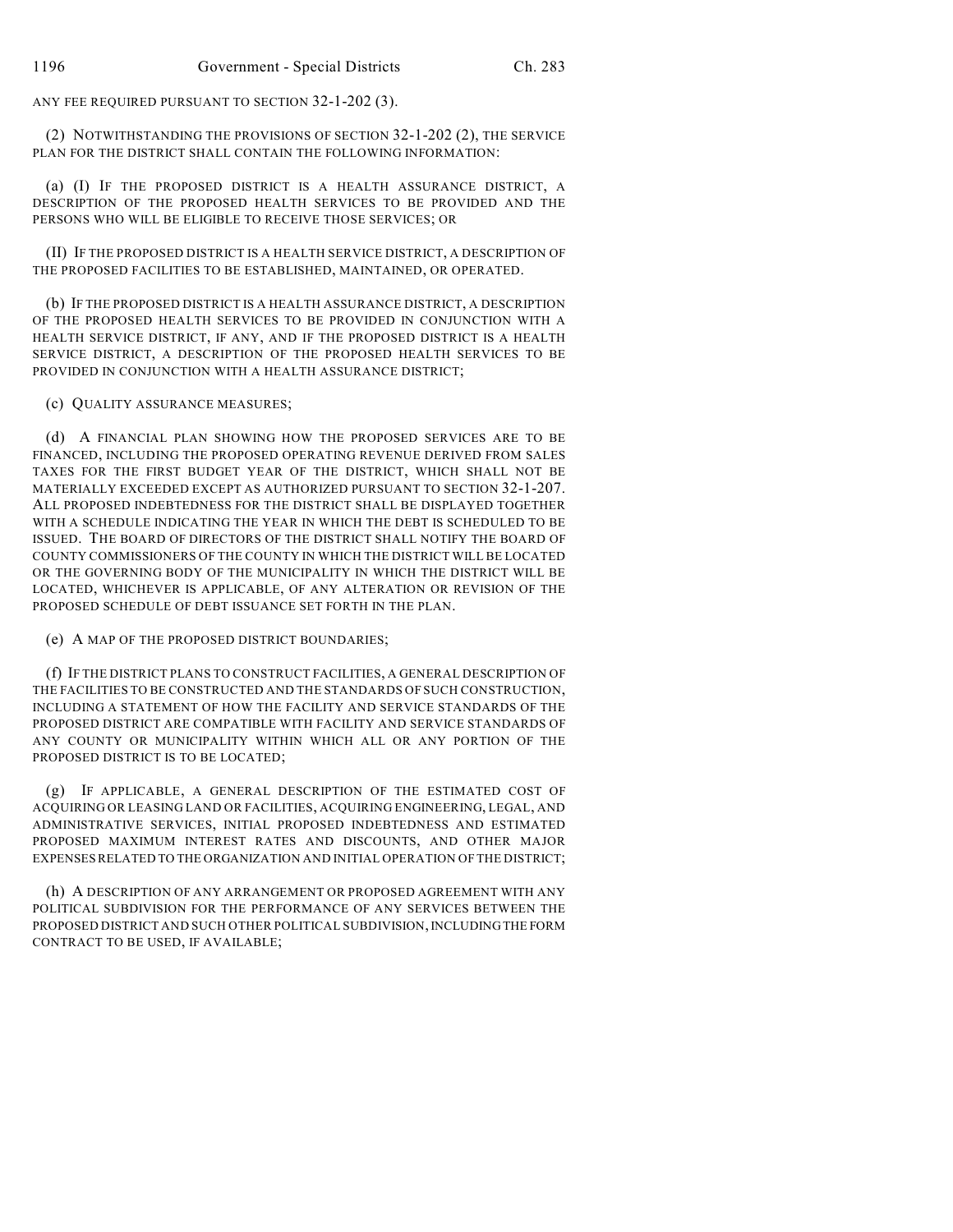(i) INFORMATION, ALONG WITH OTHER EVIDENCE PRESENTED AT THE HEARING PURSUANT TO SECTION 32-1-204, SATISFACTORY TO ESTABLISH THAT EACH OF THE CRITERIA SET FORTH IN SECTION 32-1-203, IF APPLICABLE, IS MET; AND

(j) SUCH ADDITIONAL INFORMATION AS THE BOARD OF COUNTY COMMISSIONERS OF THE COUNTY IN WHICH THE DISTRICT WILL BE LOCATED OR THE GOVERNING BODY OF THE MUNICIPALITY IN WHICH THE DISTRICT WILL BE LOCATED, WHICHEVER IS APPLICABLE, MAY REQUIRE ON WHICH TO BASE ITS FINDINGS PURSUANT TO SECTION 32-1-203.

(3) EXCEPT AS PROVIDED IN SECTION 32-19-107, THE BOARD OF COUNTY COMMISSIONERS OF EACH COUNTY THAT HAS TERRITORY INCLUDED WITHIN THE PROPOSED DISTRICT SHALL CONSTITUTE THE APPROVING AUTHORITY FOR THE PROPOSED DISTRICT AND SHALL REVIEW ANY SERVICE PLAN FILED BY THE PETITIONERS OF A PROPOSED DISTRICT IN ACCORDANCE WITH THE PROVISIONS OF SECTION 32-1-203. THE PROVISIONS OF SECTION 32-1-203 (3.5) (a) SHALL NOT APPLY TO A DISTRICT PROPOSED PURSUANT TO THIS ARTICLE.

**32-19-107. Approval by municipality.** IF THE BOUNDARIES OF A DISTRICT PROPOSED PURSUANT TO THIS ARTICLE ARE WHOLLY CONTAINED WITHIN THE BOUNDARIES OF A MUNICIPALITY, THE PERSONS PROPOSING THE ORGANIZATION OF THE DISTRICT SHALL COMPLY WITH THE PROVISIONS OF SECTION 32-1-204.5; EXCEPT THAT THE SERVICE PLAN SUBMITTED TO EACH GOVERNING BODY OF EACH MUNICIPALITY SHALL CONTAIN THE INFORMATION REQUIRED BY SECTION 32-19-106 (2). THE GOVERNING BODY SHALL HAVE THE AUTHORITY SET FORTH IN SECTION 32-1-204.5 WITH REGARD TO THE REVIEW OF THE SERVICE PLAN.

**32-19-108. Public hearing on service plan - procedures - decision - judicial review - modifications - enforcement.** (1) FOR PURPOSES OF SECTION 32-1-204 (1) AND (1.5), THE BOARD OF COUNTY COMMISSIONERS OF THE COUNTY IN WHICH THE DISTRICT WILL BE LOCATED OR THE GOVERNING BODY OF THE MUNICIPALITY IN WHICH THE DISTRICT WILL BE LOCATED, WHICHEVER IS APPLICABLE, SHALL BE DEEMED TO HAVE COMPLIED WITH THE PROVISIONS OF SUCH SECTION IF THE BOARD OR GOVERNING BODY PROVIDES WRITTEN NOTICE OF THE DATE, TIME, AND LOCATION OF THE HEARING TO THE PETITIONERS AND, AT LEAST TWENTY DAYS PRIOR TO THE HEARING DATE, PUBLISHES NOTICE OF THE DATE, TIME, LOCATION, AND PURPOSE OF THE HEARING. THE PUBLISHED NOTICE SHALL CONSTITUTE CONSTRUCTIVE NOTICE TO THE INTERESTED PARTIES IN THE PROPOSED DISTRICT.

(2) THE PROVISIONS OF SECTION 32-1-204 (2) (a) SHALL NOT APPLY TO A DISTRICT PROPOSED PURSUANT TO THIS ARTICLE.

(3) THE BOARD OF COUNTY COMMISSIONERS OF THE COUNTY IN WHICH THE DISTRICT WILL BE LOCATED OR THE GOVERNING BODY OF THE MUNICIPALITY IN WHICH THE DISTRICT WILL BE LOCATED, WHICHEVER IS APPLICABLE, SHALL CONDUCT THE HEARING PURSUANT TO SECTION 32-1-204 (1.5) AND MAKE ITS DECISION IN ACCORDANCE WITH THE REQUIREMENTS OF SECTION 32-1-204 (3) AND (4). THE DECISION OF THE BOARD OR GOVERNING BODY, WHICHEVER IS APPLICABLE, IS SUBJECT TO JUDICIAL REVIEW IN ACCORDANCE WITH SECTION 32-1-206; EXCEPT THAT, FOR PURPOSES OF JUDICIAL REVIEW, "INTERESTED PARTY" SHALL HAVE THE SAME MEANING AS SET FORTH IN SECTION 32-19-102 (4).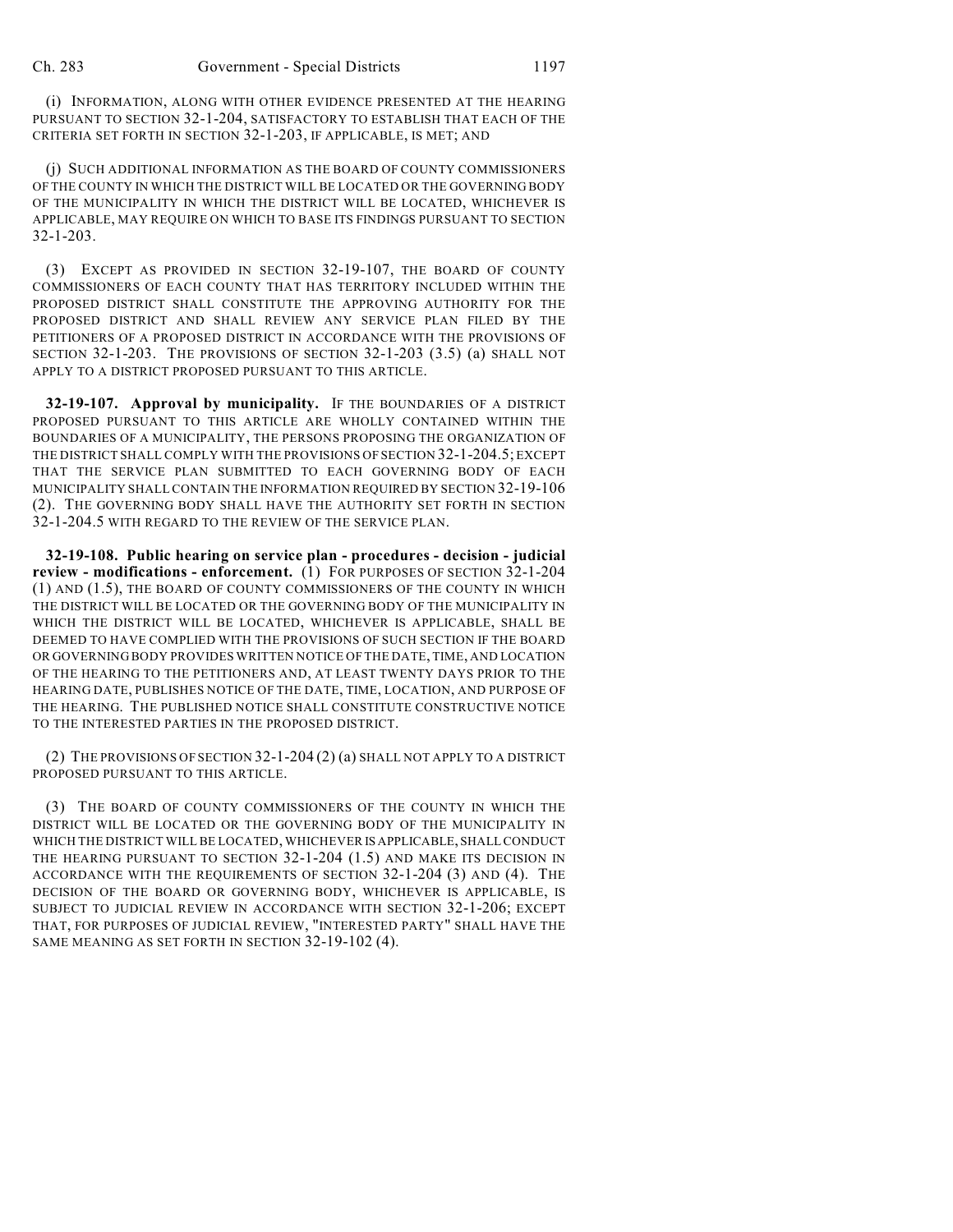(4) UPON FINAL APPROVAL BY THE COURT FOR THE ORGANIZATION OF A DISTRICT PURSUANT TO SECTION 32-1-304.5, THE DISTRICT SHALL CONFORM AS MUCH AS POSSIBLE TO THE APPROVED SERVICE PLAN, AND ANY MATERIAL MODIFICATIONS TO THE PLAN SHALL BE APPROVED IN ACCORDANCE WITH SECTION 32-1-207 (2). ANY MATERIAL DEPARTURE FROM THE PLAN MAY BE ENJOINED IN ACCORDANCE WITH SECTION 32-1-207 (3); EXCEPT THAT, FOR PURPOSES OF ENFORCEMENT OF THE PLAN, "INTERESTED PARTY" SHALL HAVE THE SAME MEANING AS SET FORTH IN SECTION 32-19-102 (4).

**32-19-109. Organization.** (1) EXCEPT AS PROVIDED IN THIS SECTION, THE ORGANIZATION OF A DISTRICT PURSUANT TO THIS ARTICLE SHALL BE GOVERNED BY THE PROVISIONS OF PART 3 OF ARTICLE 1 OF THIS TITLE.

(2) FOR PURPOSES OFCOMPLYING WITH THE PROVISIONS OF SECTION 32-1-301 (1), A PETITION FOR THE ORGANIZATION OF A DISTRICT PROPOSED PURSUANT TO THIS ARTICLE SHALL BE SIGNED BY NOT LESS THAN THIRTY PERCENT OR TWO HUNDRED ELIGIBLE ELECTORS OF THE PROPOSED DISTRICT, WHICHEVER NUMBER IS SMALLER.

(3) FOR PURPOSES OF COMPLYING WITH THE PROVISIONS OF SECTION 32-1-301 (2) (d.1), THE PETITION FOR ORGANIZATION SHALL SET FORTH THE ESTIMATED SALES TAX REVENUES FOR THE DISTRICT'S FIRST BUDGET YEAR.

(4) FOR PURPOSES OF COMPLYING WITH THE PROVISIONS OF SECTION 32-1-304.5 (2), THE COURT SHALL DETERMINE WHETHER THE REQUIRED NUMBER OF ELIGIBLE ELECTORS OF THE PROPOSED DISTRICT HAVE SIGNED THE PETITION.

(5) FOR PURPOSES OF THE FILING REQUIREMENTS IN SECTION 32-1-306, INSTEAD OF FILING A MAP OF THE DISTRICT WITH THE COUNTY ASSESSOR, THE DISTRICT SHALL FILE A CERTIFIED COPY OF THE FINDINGS AND ORDER OF THE COURT ORGANIZING THE DISTRICT WITH THE DEPARTMENT OF REVENUE.

**32-19-110. Time for holding elections - persons entitled to vote at district elections.** (1) FOR A DISTRICT, REGULAR SPECIAL DISTRICT ELECTIONS SHALL BE HELD ON THE DATE OF THE GENERAL ELECTION OR ON THE FIRST TUESDAY IN NOVEMBER OF AN ODD-NUMBERED YEAR, AND ANY ELECTION ON THE PROPOSAL SHALL BE CONDUCTED BY THE COUNTY CLERK AND RECORDER AS PART OF A COORDINATED ELECTION IN ACCORDANCE WITH THE PROVISIONS OF SECTION 1-7-116, C.R.S.

(2) NOTWITHSTANDING THE PROVISIONS OF SECTION 32-1-806, ANY PERSON WHO IS AN ELIGIBLE ELECTOR AS DEFINED IN SECTION 32-19-102 (3) SHALL BE ELIGIBLE TO VOTE IN AN ORGANIZATIONAL ELECTION OR ANY ELECTION CONDUCTED BY THE BOARD OF DIRECTORS FOR A DISTRICT.

**32-19-111. Financial powers.** ANY DISTRICT CREATED PURSUANT TO THIS ARTICLE SHALL HAVE ALL OF THE FINANCIAL POWERS DESCRIBED IN SECTION 32-1-1101; EXCEPT THAT THE LEVY AND COLLECTION OF AD VALOREM TAXES SHALL BE SUBJECT TO THE PROVISIONS OF SECTION 32-19-115. THE DISTRICT SHALL ALSO HAVE THE POWER, UPON VOTER APPROVAL, TO LEVY AND COLLECT A UNIFORM SALES TAX THROUGHOUT THE ENTIRE GEOGRAPHICAL AREA OF THE DISTRICT UPON EVERY TRANSACTION OR OTHER INCIDENT WITH RESPECT TO WHICH A SALES TAX IS LEVIED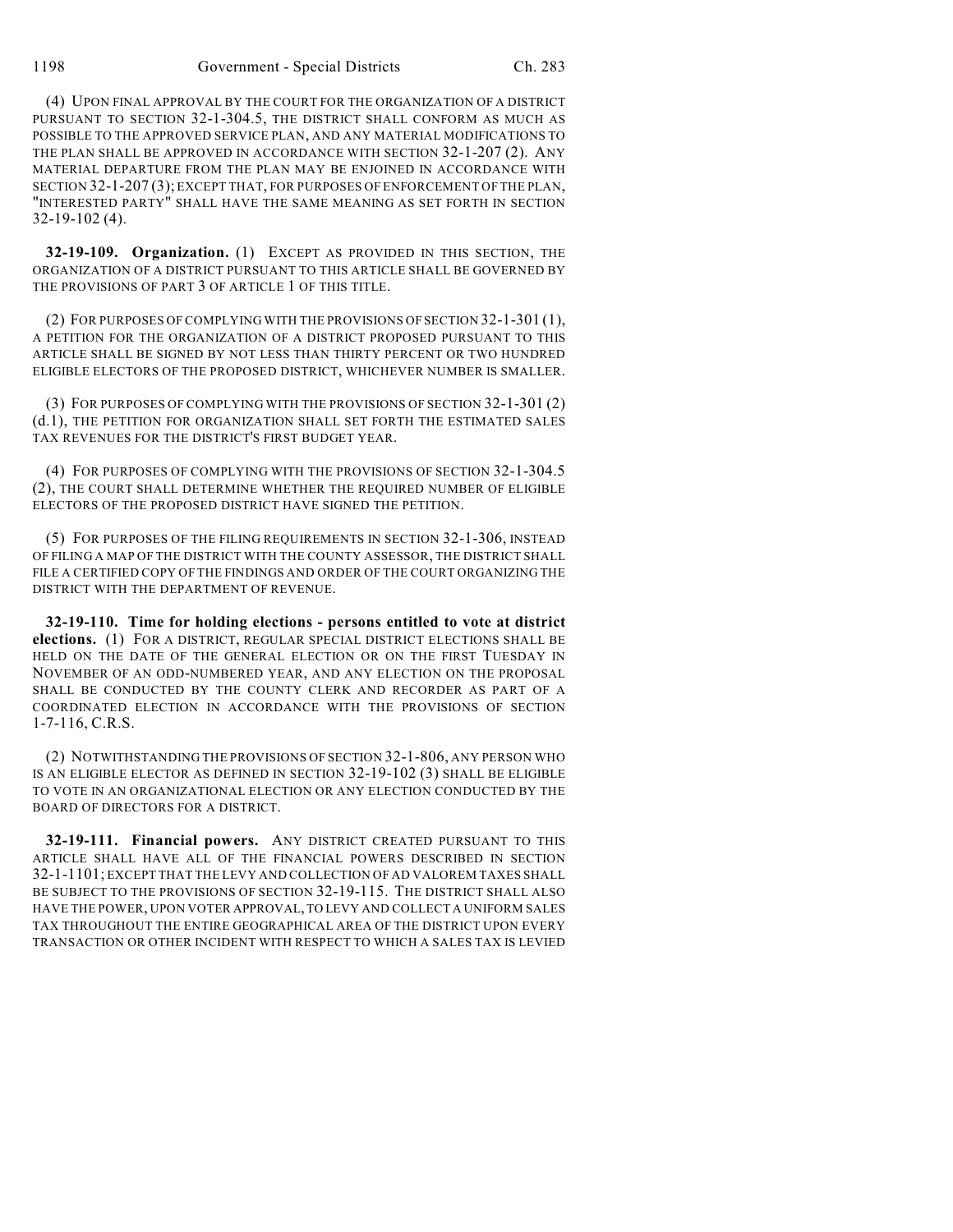BY THE STATE PURSUANT TO THE PROVISIONS OF ARTICLE 26 OF TITLE 39, C.R.S. ANY SALES TAX AUTHORIZED PURSUANT TO THIS SECTION SHALL BE LEVIED AND COLLECTED AS PROVIDED IN SECTION 32-19-112.

**32-19-112. Sales tax imposed - collection - administration of tax.** (1) (a) UPON THE APPROVAL OF THE ELIGIBLE ELECTORS IN THE DISTRICT AT AN ELECTION HELD IN ACCORDANCE WITH SECTION 20 OF ARTICLE X OF THE STATE CONSTITUTION AND PART 8 OF ARTICLE 1 OF THIS TITLE, THE DISTRICT SHALL HAVE THE POWER TO LEVY A UNIFORM SALES TAX THROUGHOUT THE ENTIRE GEOGRAPHICAL AREA OF THE DISTRICT UPON EVERY TRANSACTION OR OTHER INCIDENT WITH RESPECT TO WHICH A SALES TAX IS LEVIED BY THE STATE PURSUANT TO THE PROVISIONS OF ARTICLE 26 OF TITLE 39, C.R.S.

(b) THE SALES TAX IMPOSED PURSUANT TO PARAGRAPH (a) OF THIS SUBSECTION (1) IS IN ADDITION TO ANY OTHER SALES TAX IMPOSED PURSUANT TO LAW AND IS EXEMPT FROM THE LIMITATION IMPOSED BY SECTION 29-2-108 (1), C.R.S.

(2) (a) THE COLLECTION, ADMINISTRATION, AND ENFORCEMENT OF THE SALES TAX SHALL BE PERFORMED BY THE EXECUTIVE DIRECTOR OF THE DEPARTMENT OF REVENUE IN THE SAME MANNER AS THAT FOR THE COLLECTION, ADMINISTRATION, AND ENFORCEMENT OF THE STATE SALES TAX IMPOSED PURSUANT TO ARTICLE 26 OF TITLE 39, C.R.S., INCLUDING, WITHOUT LIMITATION, THE RETENTION BY A VENDOR OF THE PERCENTAGE OF THE AMOUNT REMITTED TO COVER THE VENDOR'S EXPENSE IN THE COLLECTION AND REMITTANCE OF THE SALES TAX AS PROVIDED IN SECTION 39-26-105, C.R.S. THE EXECUTIVE DIRECTOR SHALL MAKE MONTHLY DISTRIBUTIONS OF SALES TAX COLLECTIONS TO THE DISTRICT. THE DISTRICT SHALL PAY THE NET INCREMENTAL COST INCURRED BY THE DEPARTMENT IN THE ADMINISTRATION AND COLLECTION OF THE SALES TAX.

(b) (I) A QUALIFIED PURCHASER MAY PROVIDE A DIRECT PAYMENT PERMIT NUMBER ISSUED PURSUANT TO SECTION 39-26-103.5, C.R.S., TO A VENDOR OR RETAILER THAT IS LIABLE AND RESPONSIBLE FOR COLLECTING AND REMITTING ANY SALES TAX LEVIED ON A SALE MADE TO THE QUALIFIED PURCHASER PURSUANT TO THE PROVISIONS OF THIS ARTICLE. A VENDOR OR RETAILER THAT HAS RECEIVED A DIRECT PAYMENT PERMIT NUMBER IN GOOD FAITH FROM A QUALIFIED PURCHASER SHALL NOT BE LIABLE OR RESPONSIBLE FOR COLLECTION AND REMITTANCE OF A SALES TAX IMPOSED ON A SALE THAT IS PAID FOR DIRECTLY FROM THE QUALIFIED PURCHASER'S FUNDS AND NOT THE PERSONAL FUNDS OF AN INDIVIDUAL.

(II) A QUALIFIED PURCHASER THAT PROVIDES A DIRECT PAYMENT PERMIT NUMBER TO A VENDOR OR RETAILER SHALL BE LIABLE AND RESPONSIBLE FOR THE AMOUNT OF SALES TAX LEVIED ON A SALE MADE TO THE QUALIFIED PURCHASER PURSUANT TO THE PROVISIONS OF THIS ARTICLE IN THE SAME MANNER AS LIABILITY WOULD BE IMPOSED ON A QUALIFIED PURCHASER FOR STATE SALES TAX PURSUANT TO SECTION 39-26-105 (3), C.R.S.

**32-19-113. District revenues.** ANY REVENUES RAISED OR GENERATED BY THE DISTRICT SHALL BE IN ADDITION TO AND SHALL NOT BE USED TO REPLACE ANY FUNDING THE COUNTIES IN THE DISTRICT WOULD OTHERWISE BE ENTITLED TO RECEIVE FROM THE STATE OR FEDERAL GOVERNMENT.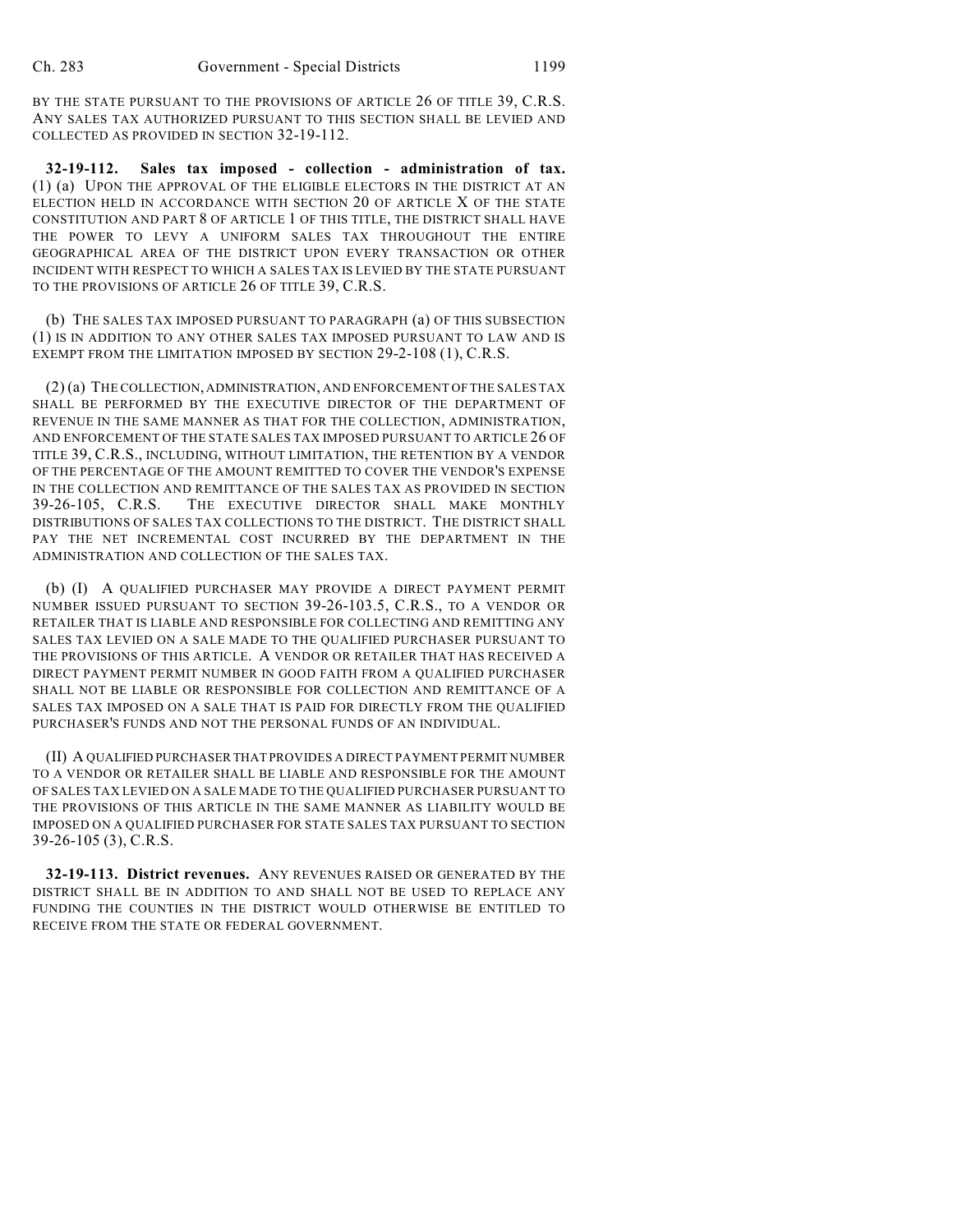**32-19-114. Cooperation between districts or other existing providers permitted.** A HEALTH ASSURANCE DISTRICT AND A HEALTH SERVICE DISTRICT SHALL EACH HAVE THE AUTHORITY TO CONTRACT WITH OR WORK COOPERATIVELY AND IN CONJUNCTION WITH ANOTHER HEALTH ASSURANCE DISTRICT OR HEALTH SERVICE DISTRICT, OR ANY EXISTING HEALTH CARE PROVIDERS OR SERVICES TO PROVIDE HEALTH CARE SERVICES AND FACILITIES TO THE RESIDENTS OF SUCH DISTRICTS.

**32-19-115. Levy and collection of ad valorem taxes.** (1) ANY DISTRICT THAT IS CREATED PURSUANT TO THIS ARTICLE SHALL HAVE THE POWER, UPON APPROVAL BY THE ELIGIBLE ELECTORS OF THE DISTRICT, TO LEVY AND COLLECT AD VALOREM TAXES ON AND AGAINST ALL TAXABLE PROPERTY WITHIN THE DISTRICT SUBJECT TO THE FOLLOWING PROVISIONS:

(a) FOR PURPOSES OF THIS SECTION, "ELIGIBLE ELECTOR" SHALL HAVE THE SAME MEANING AS SET FORTH IN SECTION 32-1-103 (5).

(b) THE LEVY AND COLLECTION OF AD VALOREM TAXES SHALL BE SUBJECT TO THE APPLICABLE PROVISIONS OF THE "SPECIAL DISTRICT ACT", ARTICLE 1 OF THIS TITLE.

**SECTION 16.** Article 2 of title 29, Colorado Revised Statutes, is amended BY THE ADDITION OF A NEW SECTION to read:

**29-2-103.8. Sales tax for health care services.** (1) IN ADDITION TO ANY SALES TAX IMPOSED PURSUANT TO SECTION 29-2-103, EACH COUNTY IN THE STATE IS AUTHORIZED TO LEVY A COUNTY SALES TAX FOR THE PURPOSE OF PROVIDING, DIRECTLY OR INDIRECTLY, HEALTH CARE SERVICES TO RESIDENTS OF THE COUNTY WHO ARE IN NEED OF HEALTH CARE SERVICES.

(2) (a) ANY COUNTY IN WHICH HEALTH CARE SERVICES ARE PROVIDED MAY ENTER INTO INTERGOVERNMENTAL AGREEMENTS WITH ANY MUNICIPALITY OR OTHER COUNTY OR MAY ENTER INTO CONTRACTUAL AGREEMENTS WITH ANY PRIVATE PROVIDER OR HEALTH SERVICE DISTRICT, AS DEFINED IN SECTION 32-1-103 (9), C.R.S., FOR THE PURPOSE OF PROVIDING HEALTH CARE SERVICES WITHIN THE COUNTY.

(b) ANY COUNTY THAT USES SALES TAX REVENUES IMPOSED PURSUANT TO THIS SECTION FOR THE PROVISION OF HEALTH CARE SERVICES SHALL ESTABLISH STANDARDS FOR SUCH SERVICES.

(3) (a) NO SALES TAX SHALL BE LEVIED PURSUANT TO THE PROVISIONS OF SUBSECTION (1) OF THIS SECTION UNTIL THE PROPOSAL HAS BEEN REFERRED TO AND APPROVED BY THE ELIGIBLE ELECTORS OF THE COUNTY IN ACCORDANCE WITH THE PROVISIONS OF THIS ARTICLE. THE BALLOT QUESTION FOR ANY PROPOSAL FOR A SALES TAX INCREASE PURSUANT TO THIS SECTION SHALL CLEARLY STATE THAT THE APPROVAL OF THE SALES TAX MAY RESULT IN A SALES TAX RATE IN EXCESS OF THE CURRENT LIMITATION IMPOSED BY SECTION 29-2-108.

(b) ANY PROPOSAL FOR THE LEVY OF A SALES TAX IN ACCORDANCE WITH PARAGRAPH (a) OF THIS SUBSECTION (3) SHALL ONLY BE SUBMITTED TO THE ELIGIBLE ELECTORS OF THE COUNTY ON THE DATE OF THE STATE GENERAL ELECTION OR ON